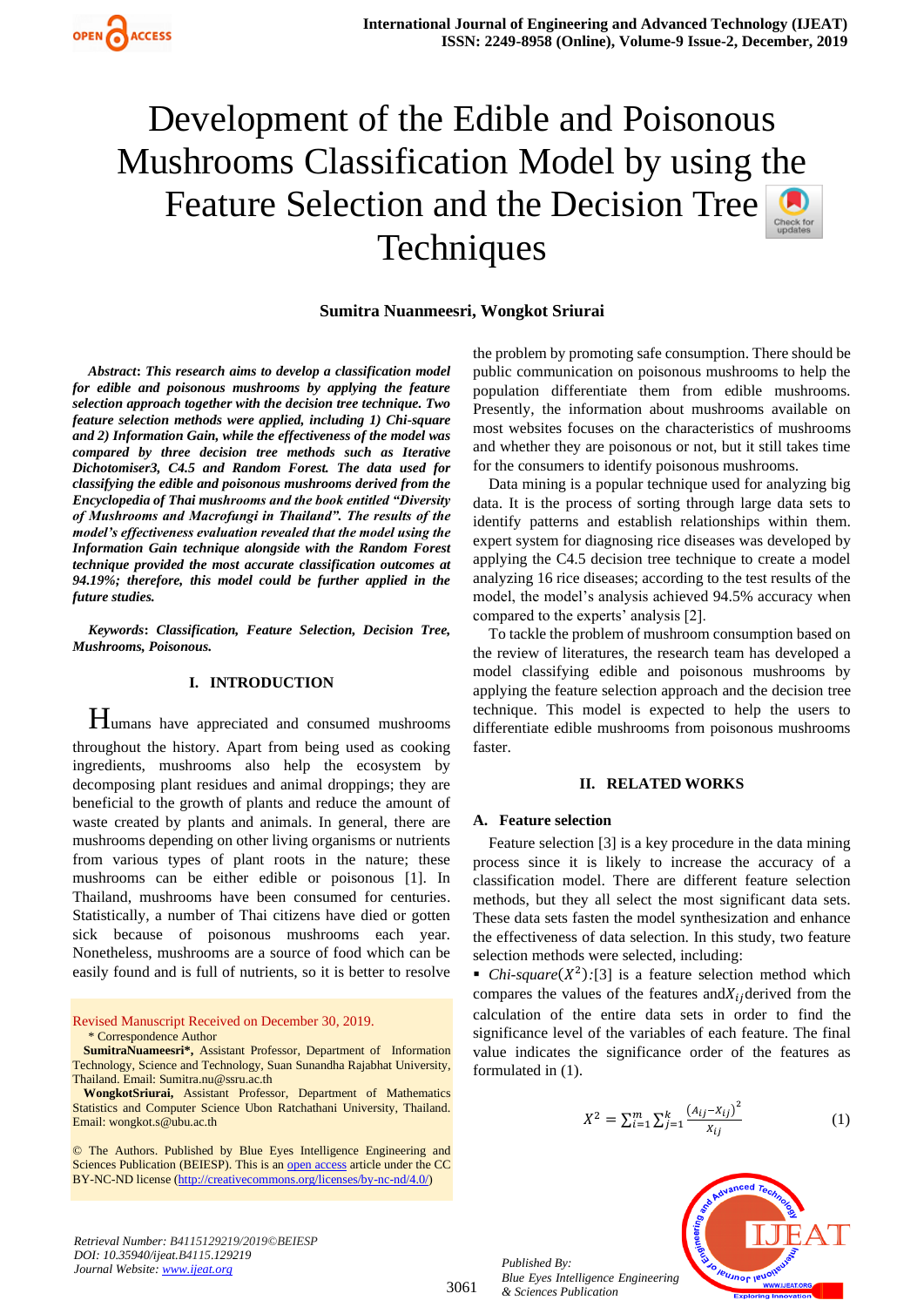## **Development of the Edible and Poisonous Mushrooms Classification Model by using the Feature Selection and the Decision Tree Techniques**

Where  $X_{ij} = \frac{R_i x C_j}{N}$ N

By which *m* refers to the number of data ranges and *k* refers to the number of data samples. To illustrate, ifis the number of data samples and  $j$  is the class, then:

 $R_i$  refersthe number of data sets in  $i$  range.

 $C_j$  refers to the number of data sets in  $j$  range.

Nrefers to the total number of data sets.

Therefore,  $X_{ij}$  is the expected frequency of  $A_{ij}$ . If the output has the highest value of  $X^2$ , it means thatfeature is the most significant among the data sets.

■ *Information Gain (IG):* is a feature selection method based on theInformation theorywhich identifies the feature variables by ranking the feature variables according to theInformationGain value as formulated in (2) [3].

$$
IG(Y, X) = H(Y) - H(Y|X)
$$
 (2)

Where:

Y indicatesclass.

 $X$  indicates features.

 $H(Y)$ refers to Entropy of Y.

 $H(Y|X)$  refers to Entropy of Ywhen following the condition ofX.

The calculation of  $H(Y)$  is formulated in (3), and the calculation of  $H(Y|X)$  is formulated in (4).

$$
H(Y) = -\sum_{y \in Y} p(y) \log_2 p(y) \tag{3}
$$

$$
H(Y|X) = -\sum_{x \in x} p(x) \sum_{y \in Y} p(y|x) \log_2 p(y|x)
$$
 (4)

Where:

 $p(y)$ indicatesthe probability of y.

 $p(x)$  indicates the probability of x.

 $p(y|x)$ indicatesthe probability of ywhen following the  $condition of x$ .

## **B. Decision tree**

Decision tree [3],[4] is a tree-like classification method. A tree consists of decision nodes and end nodes. Each decision node represents a decision to be made, while each branch represents the final outcome of a decision path and each leaf node represents a class label. There are several decision tree methods such as:

■ *Iterative Dichotomiser 3 (ID3):* is an algorithm used for creating a decision tree based on the Information Theory by which the Information Gain value is used for sorting data. The information value is used to measure the variables for sorting data. This method constructs the tree structure by selecting the data set by order or setting the attribute that has the maximum information gain as the starting data, following by the attributes with lower information gain value, respectively. According to the Information Theory, the information gain value depends on the probability of the data, as formulated in  $(5)$  [3], [4].

$$
lnfo(D) = -\sum_{i=1}^{m} p_i log_2(p_i)
$$
 (5)

Where:  $p_i$  is the probability of having a data set of D database in Class  $C_i$  which is equal to  $|C_{i,D}|/|D|$ .

 $m$  indicates the total number of different classes in that data set.

 $C_i$  indicates the class at Sequence *i* by which *i* is between1 andm.

*Retrieval Number: B4115129219/2019©BEIESP DOI: 10.35940/ijeat.B4115.129219 Journal Website[: www.ijeat.org](http://www.ijeat.org/)*

 $|C_{i,D}|$  indicates the number of data sets of D database in Class  $C_i$ .

 $|D|$  indicates the number of data sets in $D$  database.

 $Info(D)$  refers to 'Entropy' of D database. The information gain value, according to the Information Theory, contributes to the classification as it reduces the number of tests. Moreover, it also guarantees the simplicity of the decision tree. Once a feature is selected as the test choice, the information gain value can be formulated as illustrated in (6) [3],[4].

$$
Inf_{o_A} = \sum_{j=1}^k \frac{|D_j|}{|D|} xInfo(D_j)
$$
 (6)

Where:

 $k$  indicates the probability value of the feature.

 $|D|$  indicates the number of data sets in  $D$  database.

 $|D_j|$  indicates the number of data sets in D database that have  $A$  feature valued atj.

The standard gain value used for selecting A feature as a tree node is equal to the difference between the information gain from Information Theory and the information gain from the Feature Information Theory. This is formulated in (7) [3],[4].

$$
Gain(A) = Info(D) - Info_A(D) \tag{7}
$$

■ *C4.5*:[3], [5] is an algorithm used for creating decision trees, which was developed by Ross Quinlan. It has the same foundation as the ID3 algorithm by which the development of decision trees for classification is based on the Information Gain principle same as ID3, but it adds the Gain Ratio criterion to select the root nodes or nodes at different levels in the tree, as shown in (8).

$$
SplitInfo(A) = -\sum_{j=1}^{k} \frac{|D_j|}{|D|} x log_2 \left(\frac{|D_j|}{|D|}\right) \tag{8}
$$

Where:

k indicates the level of data dispersion.

 $|D|$  indicates the number of data sets in D database.

 $|D_j|$  indicates the number of data sets inD database that have j as the level of data dispersion of Adata.

The split information value indicates the level of data dispersion. When dividing the Gain value with it, the gain ratio standard value will be calculated, as shown in (9).

$$
GainRatio(D) = \frac{Gain(A)}{splitInfo(A)} \tag{9}
$$

The gain ratio standard value is used for resolving the problem of gain bias by reducing the gain ratio that has a high rate of dispersion.

■ *Random Forest:*is a feature randomization technique. It randomizes features from various data sets and then use the randomized features to build a model by using the decision trees based on the Random Forest technique. This technique was originally proposed in 1998 by Kam and then developed by Breiman [6]. The features of trees in the Random Forest are controlled by 3 stages: 1) each tree is trained by the sub-set of sample data. 2) When the tree grows up, it can find the nodes from the best branches by randomizing from N features. 3) Each tree will not be excluded. The trees are left to grow continuously in order to get the best outputs. After the forest is created, the trees are voted for developing a model by which the tree receiving the highest number of votes will be selected as a model.

*Published By: Blue Eyes Intelligence Engineering & Sciences Publication* 

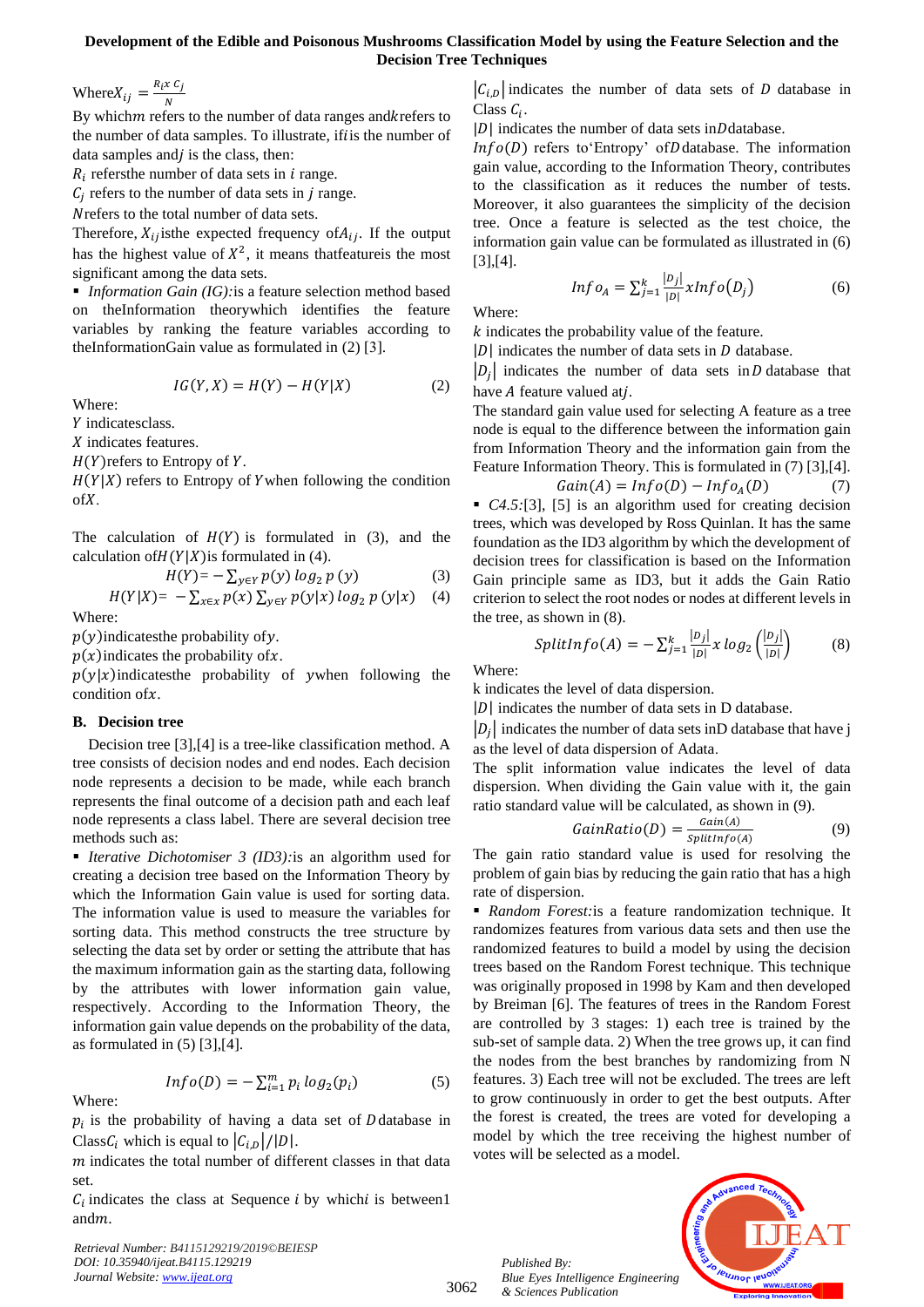

Data mining technique in order to create a model predicting the chances of readmission of diabetes patients. The effectiveness of the model was compared by three techniques, including Decision tree, Naïve Bayes and K-Nearest Neighbors. The findings showed that the model developed by the decision tree technique had prediction effectiveness with 85.5% accuracy [7], meaning it could be used for supporting medical care in the future. Development of a model for predicting the youth's internet addiction, and then compared the model with decision trees created by J48, ID3, LMT, CART and Random Forest with 10-fold cross validation, in order to sort the data into instruction data sets and test data sets. The evaluation of the model's prediction effectiveness demonstrated that the Random Forest technique could provide better prediction than J48, ID3, LMT and CART with 87.15% accuracy [8]. A model for predicting basic diseases in cows was developed by applying the decision tree technique in order to create an application for diagnosing basic diseases in cows on smartphones. This was done by comparing three algorithms, including J48, RandomTree and REPTree. The findings revealed that the RandomTree algorithm provided the most effective prediction with 99.47% accuracy, showing that the developed application was effective at a high level.

## **III. RESEARCH METHODOLOGY**

Based on the Cross-Industry Standard Process for Data Mining (CRISP-DM) [9], the research process in this study consists of 6 stages as illustrated in Figure 1.

## **A. Business understanding**

In Thailand, there are patients and casualties of mushroom poisoning annually. This trend tends to grow since mushrooms are a source of food that can be easily found in the nature and is full of nutrients. Therefore, there should be the public communication on safe mushroom consumption and how to identify poisonous mushrooms in order to solve the problem. At present, the information about poisonous mushrooms on the existing websites mostly required the users a lot of time to study in order to be able to identify poisonous mushrooms. The research team have collected information about edible and poisonous mushrooms to analyze the features of poisonous mushrooms and developed a classification model to warn the users to avoid poisonous mushroom consumption faster and more conveniently.



**Fig. 1. The research process based on the CRISP-DM data mining development standards.**

## **B. Data understanding**

This research has collected data on edible and poisonous mushrooms from the Encyclopedia of Thai mushrooms [10] and the book entitled "Diversity of Mushrooms and Macrofungi in Thailand [11]" which provided a list of 75 mushrooms show as Figure 2 as well as the features for classifying edible and poisonous mushrooms show as Table I.

| เห็ดชงโด      | เห็ดน้ำแป็ง       | เห็ดโคน                  | เห็ดกิบม้า (กินไม่ได้)      | เห็ดก้านขนรุงรัง (กินไม่ได้)         |
|---------------|-------------------|--------------------------|-----------------------------|--------------------------------------|
| เท็ดนกยง      | เห็ดหน้ามวง       | เห็ดถ่านใหญ่             | เห็ดรังนั้น (กินไม่ได้)     | เห็ดคาวกระจาย (กินไม่ได้)            |
| เห็ดเผาะ      | เห็ดฝักบ้าแห้ง    | เห็ดตระไดขาว             | เห็ดขอนขน (กินไม่ได้)       | เห็ดเกล็ดปลานิล (กินไม่ได้)          |
| เห็ดขิง       | เห็ดหัวบันฝรั่ง   | เห็ดหล่มหลังเขียว        | เห็ดนมหมู (กินไม่ได้)       | เห็ดยางนาก้านยาว (กินไม่ได้)         |
| เห็ดข่า       | เห็ดมันปใหญ่      | เห็ดหล่มกระน้ำตาล        | เห็ดยวงขนน (กินไม่ได้)      | เห็ดกระดุมเลือด (กินไม่ได้)          |
| เห็ดเสม็ด     | เห็ดดินปลวก       | เพ็ดกรวยกระดาษฟาง        | เห็ดธปยักษ์ (กินไม่ได้)     | เห็ดกระดมทองเหลือง (กินไม่ได้)       |
| เห็ดอัญชัน    | เห็ดแคงสีชาด      | เห็ดตับเต่าขาว           | เห็ดสับปะรด (กินไม่ได้)     | เห็ดประทัดจีน (กินไม่ได้)            |
| เห็ดปากหม     | เห็ดแดงกหลาบ      | เห็ดต้นเต่าสีทอง         | เห็ดละมด (กินไม่ได้)        | เห็ดตับเต่าสีเพลิง (กินไม่ได้)       |
| เห็ดแข้งนก    | เห็ดแคงน้ำหมาก    | เห็ดตับเต่ากระแดง        | เห็ดจวักงูใหญ่ (กินไม่ได้)  | เห็ดดินด่ำคริบเขียว (กินไม่ได้)      |
| เห็ดพายทอง    | เท็ดหมวกแดงกุหลาบ | เห็ดตับเต่าเกล็ดแคงคล้ำ  | เห็ดข้าวดอกตั้ง (กินไม่ได้) | เห็ดดินดำคริบเขียวหม่น (กินไม่ได้)   |
| เห็ดฟางหลง    | เห็ดระโงกขาว      | เห็ดกระบองเพชรเหลือง     | เห็ดดาวลกไก่ (กินไม่ได้)    | เห็ดหัวกรวดเกล็ดปลา (กินไม่ได้)      |
| เห็ดดินดักแก  | เห็ดระโงกเหลือง   | เห็ดดอกรักเฟืองล้อสิบวง  | เห็ดดอกส้าน (กินไม่ได้)     | เห็ดหัวกรวดกรีบเขียวอ่อน (กินไม่ได้) |
| เห็ดขมิ้นขาว  | เห็ดเยื่อไผ่      | เห็ดปลวกใก่น้อยยอดน้ำตาล | เห็ดดอกกระถิน (กินไม่ได้)   | เห็ดหัวเข่าก้อนกรวด (กินไม่ได้)      |
| เห็ดขมิ้นหลวง | เห็ดต่อฝน         | เห็ดขนมดาล (กินไม่ได้)   | เห็ดระโงกหิน (กินไม่ได้)    | เห็ดเขาเหม็นเหลือง (กินไม่ได้)       |
| เห็ดข้าวตอก   | เห็ดเชกรี่        | เห็ดขี้วัว (กินไม่ได้)   | เห็ดเหลืองเรณ (กินไม่ได้)   | เห็ดเขาเหม็นแดง (กินไม่ได้)          |

**Fig. 2.List of Thai name of mushrooms.**



*Retrieval Number: B4115129219/2019©BEIESP DOI: 10.35940/ijeat.B4115.129219 Journal Website[: www.ijeat.org](http://www.ijeat.org/)*

3063

*Published By:*

*& Sciences Publication*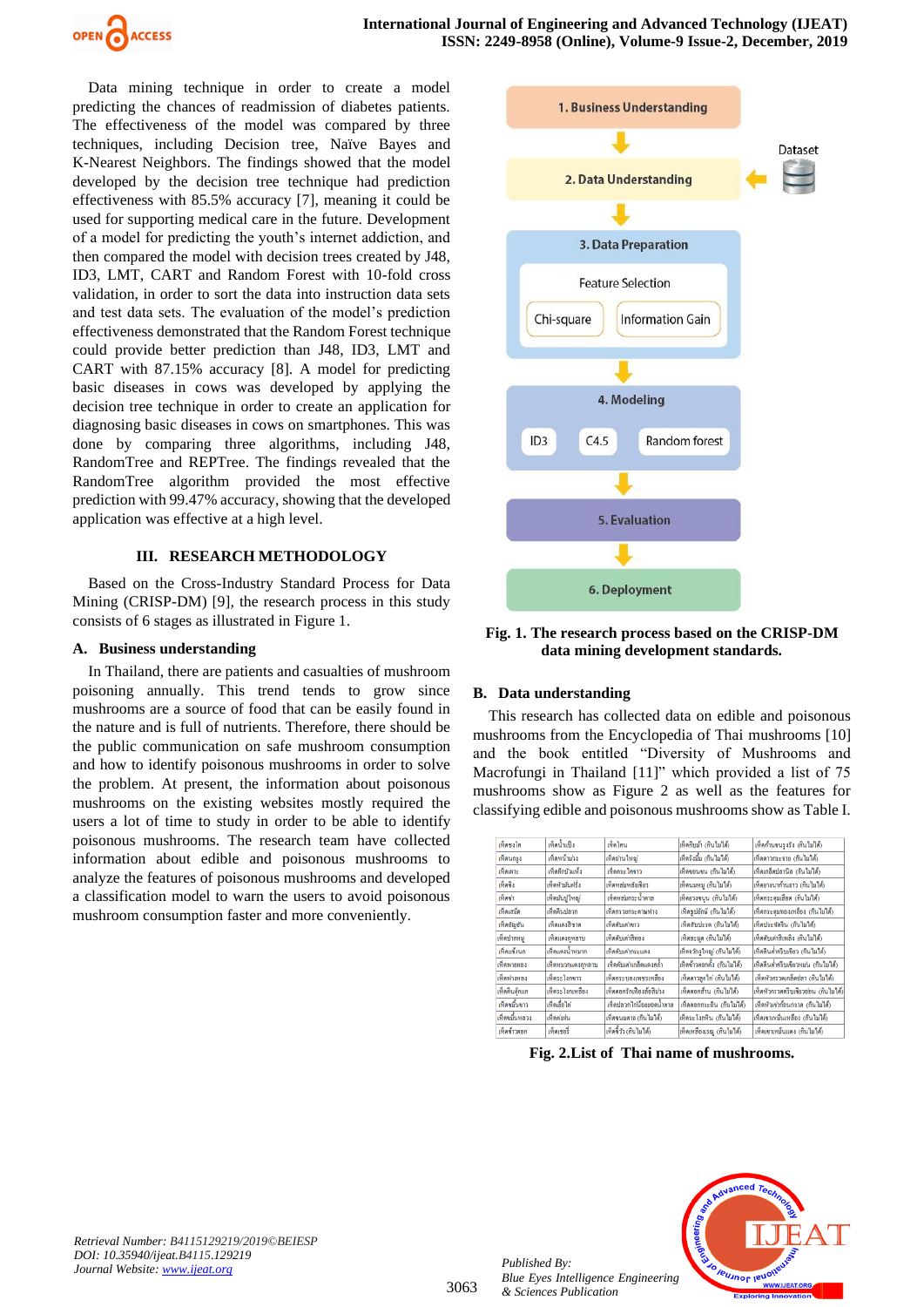| Development of the Edible and Poisonous Mushrooms Classification Model by using the Feature Selection and the |
|---------------------------------------------------------------------------------------------------------------|
| <b>Decision Tree Techniques</b>                                                                               |

| <b>Features</b>    | <b>Feature Variables</b>   |
|--------------------|----------------------------|
| Cap Shapes         | - round                    |
|                    | - cylindrical              |
|                    | - conical                  |
|                    | - oval                     |
|                    | - tubal                    |
|                    | - paraboloid               |
|                    | - ovate<br>- plane         |
|                    | - flat                     |
|                    | - depressed                |
|                    | - bellshaped               |
|                    | - funnelshaped             |
|                    | - hemispherical            |
|                    | - campanulate              |
|                    | - umbonate                 |
| Cap Textures       | - smooth<br>- flat scales  |
|                    | - raised scales            |
|                    | - velvety                  |
|                    | - hair or fibrous          |
|                    | - patches                  |
| Cap Colors         | - white                    |
|                    | - red                      |
|                    | - pink                     |
|                    | - orange                   |
|                    | - yellow                   |
|                    | - green<br>- purple        |
|                    | - grey                     |
|                    | - brown                    |
|                    | - black                    |
| Gills              | - free                     |
|                    | -attached                  |
|                    | - decurrent                |
| <b>Gill Colors</b> | - notched<br>- translucent |
|                    | -white                     |
|                    | - red                      |
|                    | - pink                     |
|                    | - orange                   |
|                    | - yellow                   |
|                    | - green                    |
|                    | - purple                   |
|                    | - grey<br>- brown          |
| Stems              | - none                     |
|                    | -cylindrical               |
|                    | - venticose                |
|                    | - attenuated aloft         |
|                    | - rooting                  |
| <b>Stem Bodies</b> | - none                     |
|                    | - stuffed<br>- hollow      |
| Volva              | - none                     |
|                    | - topshaped                |
|                    | - marginate                |
| Rings              | - none                     |
|                    | -pendent                   |
|                    | - flaring                  |
|                    | - sheathing                |
|                    | - double                   |
|                    | - cobwebby<br>- ring zone  |
| Class              | - edible,                  |
|                    | - poisonous                |

| Table- I: Features used for classifying edible and |
|----------------------------------------------------|
| poisonous mushrooms                                |

# **C. Data preparation**

After collecting the data on edible and poisonous mushrooms (Figure 1 and Table I), the research team analyzed and cross-checked the data. Then, the data was transformed into .CSV file in order to be loaded in Weka version 3.8.3 (See Figure 3).

*Retrieval Number: B4115129219/2019©BEIESP DOI: 10.35940/ijeat.B4115.129219 Journal Website[: www.ijeat.org](http://www.ijeat.org/)*

| Cap-shape        | Cap-surface | Cap-color | Gill-type | Gill-color      | <b>Stipe</b>     | Flesh           | Volva          | Ring           | Class |
|------------------|-------------|-----------|-----------|-----------------|------------------|-----------------|----------------|----------------|-------|
| Cap12            | Fa1         | Col1      | Gtv4      | Gc2             | Sti2             | F <sub>13</sub> | V <sub>1</sub> | R1             | F     |
| Cap10            | Fa1         | Col7      | Gtv4      | Gc <sub>2</sub> | Sti5             | F <sub>3</sub>  | V1             | R1             | F     |
| Cap10            | Fa1         | Col1      | Gty3      | Gc2             | Sti2             | F <sub>3</sub>  | V1             | R1             | F     |
| Cap11            | Fa1         | Col1      | Gtv3      | Gc2             | Sti <sub>2</sub> | F <sub>13</sub> | V <sub>1</sub> | R1             | F     |
| Cap10            | Fa1         | Col1      | Gtv3      | Gc2             | Sti2             | F <sub>13</sub> | V1             | R1             | F     |
| Cap10            | Fa1         | Col10     | Gty3      | Gc2             | Sti2             | F <sub>3</sub>  | V <sub>1</sub> | R1             | F     |
| Cap11            | Fa1         | Col1      | Gty3      | Gc2             | Sti2             | F <sub>3</sub>  | V1             | R1             | F     |
| Cap11            | Fa1         | Col10     | Gtv3      | Gc2             | Sti <sub>2</sub> | FL <sub>3</sub> | V <sub>1</sub> | R1             | F     |
| Cap10            | Fa1         | Col1      | Gtv4      | Gc2             | Sti5             | F <sub>13</sub> | V <sub>1</sub> | R1             | F     |
| Cap10            | Fa1         | Col9      | Gty4      | Gc2             | Sti5             | F <sub>3</sub>  | V <sub>1</sub> | R1             | F     |
| Cap11            | Fa1         | Col1      | Gty4      | Gc2             | Sti5             | F <sub>3</sub>  | V1             | R1             | F     |
| Cap11            | Fa1         | Col9      | Gtv4      | Gc2             | Sti5             | F <sub>13</sub> | V <sub>1</sub> | R1             | F     |
| Cap1             | Fa1         | Col9      | Gtv1      | Gc1             | Sti1             | F11             | V1             | R1             | F     |
| Cap <sub>2</sub> | Fa1         | Col9      | Gty1      | Gc1             | Sti1             | F11             | V1             | R1             | F     |
| Cap9             | Fa2         | Col5      | Gtv3      | Gc6             | Sti4             | F <sub>3</sub>  | V1             | R1             | T     |
| Cap9             | Fa2         | Col5      | Gtv3      | Gc10            | Sti4             | F <sub>13</sub> | V1             | R1             | T     |
| Cap9             | Fa2         | Col9      | Gtv3      | Gc6             | Sti4             | F <sub>3</sub>  | V1             | R1             | т     |
| Cap9             | Fa2         | Col9      | Gty3      | Gc10            | Sti4             | F <sub>3</sub>  | V1             | R1             | т     |
| Cap8             | Fa1         | Col9      | Gty4      | Gc10            | Sti <sub>2</sub> | F <sub>13</sub> | V1             | R <sub>1</sub> | т     |

**Fig. 3.Data used for modeling.**

# **D. Modeling**

This stage is the development of the model classifying edible and poisonous mushrooms. Before using the data to develop the classification model, the research team had applied two feature selection methods which were 1) Chi-square and 2) Information Gain. After selecting the features, the data was used for modeling with three decision tree techniques, including ID3, C4.5 and Random Forest, by Weka software in order to discover the most effective model.

## **E. Evaluation**

The model's effectiveness was evaluated by the 10-fold Cross validation approach. Three decision trees were created by ID3, C4.5 and Random Forest, respectively. Next, they were compared in order to find the most effective one. Finally, the most effective decision tree was applied for developing the edible and poisonous mushrooms classification model.

The evaluation applied the accuracy calculation formula as formulated in (10) [5].

$$
Accuracy = \frac{TP + TN}{(TP + FP + FN + TN)}
$$
 (10)

The equation above describes the following variables: True Positive (TP), True Negative (TN), False Positive (FP), and False Negative (FN).

## **IV. EXPERIMENTAL RESULTS**

The result of presents the development of the edible and poisonous mushrooms classification model by using the feature selection and the decision tree techniques. Two feature selection methods were applied, which were Chi-square and Information Gain, while three decision tree techniques were employed, including ID3, C4.5, and Random Forest. The research methodology was conducted based on CRISP-DM. The research findings revealed that the model developed by Information Gain integrated with Random Forest achieved the highest accuracy is 94.19%.

*Published By: Blue Eyes Intelligence Engineering & Sciences Publication* 

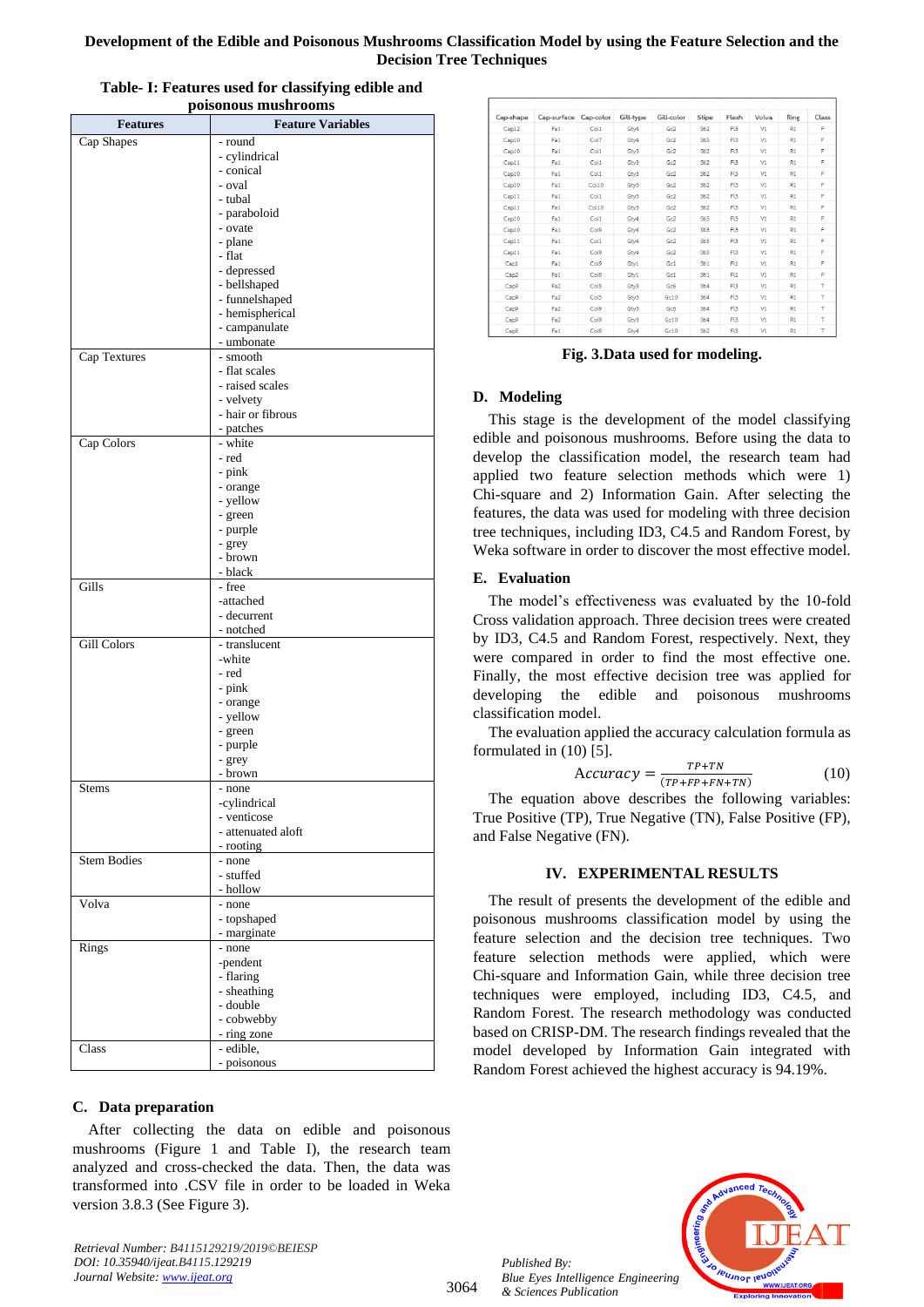



**Fig. 4.Results of the evaluation of the model's effectiveness.**

After obtaining the most effective decision tree, which was created by the Information Gain method and the Random Forest method, the research team applied the decision tree to develop the prototype model of edible and poisonous mushrooms classification. At this stage, the most effective decision tree was applied for developing the edible and poisonous mushrooms classification model that was available on Android smartphones for Thai user, as illustrated in Figure 3 and 4.

| ระบบจำแนกเห็ดมีพิษและไม่มีพิษ<br>กรุณาเจือกลักษณะที่พบเห็น |                  |  |
|------------------------------------------------------------|------------------|--|
| สักษณะของหมวก                                              | ยอดเป็นตุ่ม      |  |
| พื้นผิวหมวก                                                | เกลี่ยงเป็นมัน   |  |
| สีของหมวก                                                  | สีขาว            |  |
| nšu                                                        | <b>Išuvēniru</b> |  |
| สีครีน                                                     | <b>a</b>         |  |
| ก้าน                                                       | <b>กรงกระบอก</b> |  |
| เมื่อก้าน                                                  | napp             |  |
| เมื่อห้มโคน                                                | lúű              |  |
| <b>UCHING</b>                                              | luid             |  |
| anav                                                       | ยกเลิก           |  |

**Fig. 5.The screen displaying the edible and poisonous mushrooms classification system.**



**Fig. 6.The screen displaying the classification results.** 

## **V. CONCLUSION AND DISCUSTION**

This article presents the development of the edible and poisonous mushrooms classification model by using the feature selection and the decision tree techniques. Two feature selection methods were applied, which were Chi-square and Information Gain, while three decision tree techniques were employed, including ID3, C4.5 and Random Forest. The research methodology was conducted based on CRISP-DM. The research findings revealed that the model developed by Information Gain integrated with Random Forest achieved the highest accuracy (94.19%). After applying the model to the development of an edible and poisonous mushrooms classification model, it was found out that the model worked effectively. This conforms to the study conducted by Palwisut [8], which introduced the application of the decision tree technique to the youth's internet addiction prediction and compared the effectiveness of several decision tree techniques such as J48, ID3, LMT, CART and Random Forest; the research results showed that the Random Forest technique could provide better prediction than J48, ID3, LMT and CART.

## **ACKNOWLEDGMENT**

We would like to express our gratitude to the Institute for Research and Development, SuanSunandhaRajabhat University and Faculty of Science, UbonRatchathani University, UbonRatchathani Province, who offered us the opportunities to conduct this research.

*Retrieval Number: B4115129219/2019©BEIESP DOI: 10.35940/ijeat.B4115.129219 Journal Website[: www.ijeat.org](http://www.ijeat.org/)*

*Published By: Blue Eyes Intelligence Engineering & Sciences Publication*